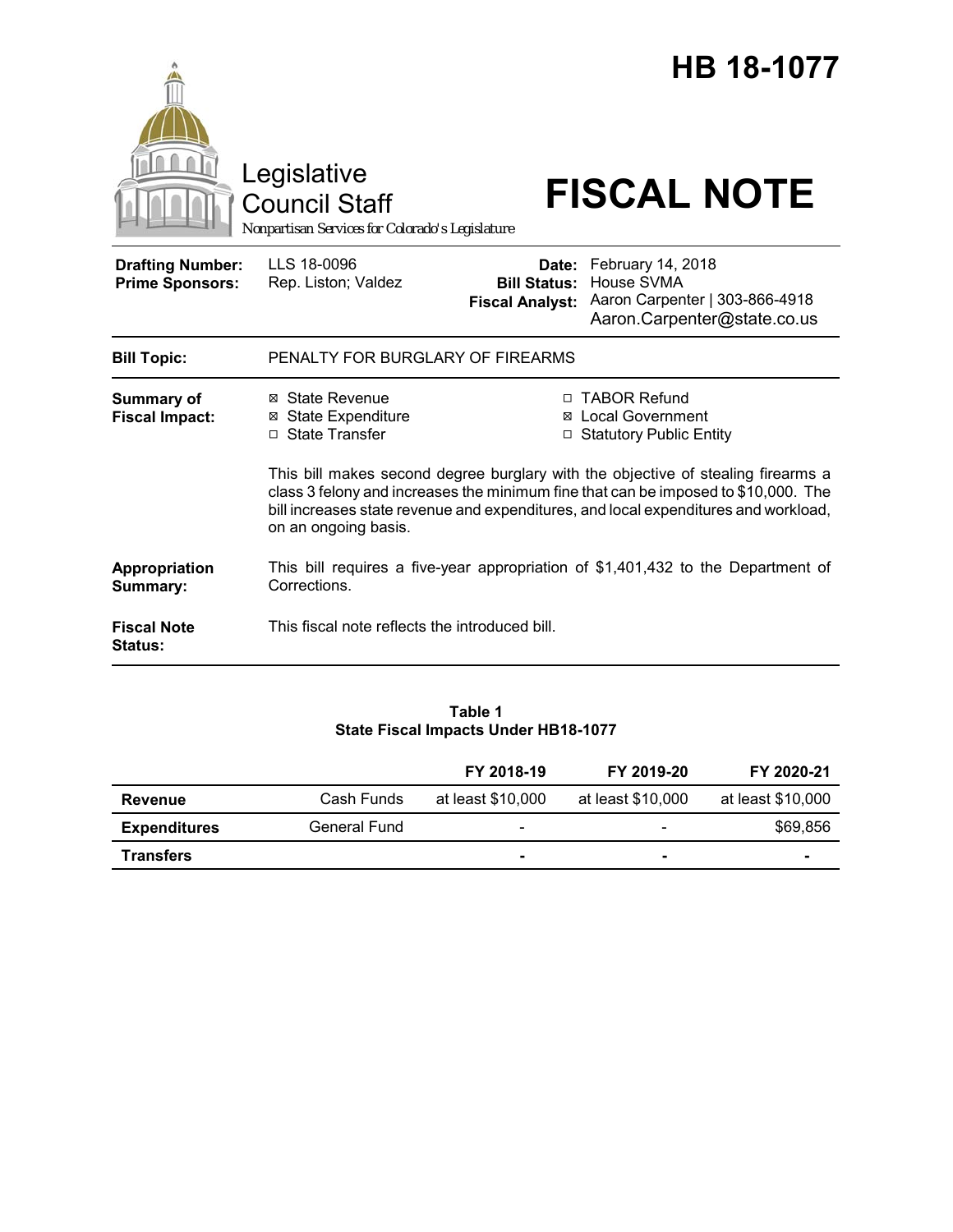February 14, 2018

### **Summary of Legislation**

This bill enhances the sentence for second degree burglary from a class 4 felony to a class 3 felony if the objective of the burglary is the theft of one or more firearms, firearm parts, firearm accessories, or ammunition. The bill allows the courts to impose a fine of \$10,000 to \$750,000 for an individual convicted of second degree burglary with the objective of stealing a firearm or accessory.

### **Comparable Crime**

Legislative Council Staff is required to include certain information in the fiscal note for any bill that creates a new crime, changes the classification of an existing crime, or changes an element of the existing crime that creates a new factual basis for the offense. This bill changes the element of an existing crime by making burglary of a firearm or accessory a class 3 felony. From January 2015 to January 2018, 4,043 people were sentenced for committing second degree burglary. Of that number, 3,524 were male, 517 were female, and 2 where gender was not identified. Demographically, 3,053 were Caucasian, 599 were African American, 306 were Hispanic, 39 were Asian, 21 were American Indian, 23 were other, and 2 where race was not identified. Under current law, second degree burglary is a class 4 felony unless the burglary was of a dwelling or the objective was to steal a controlled substance lawfully kept within a building, then it is a class 3 felony. For informational purposes, of the 4,043 people sentenced for committing second degree burglary, 1,112 were charged with a class 3 felony. According to the U.S. Attorney's Office, there were 12 individuals charged with stealing a firearm or accessory in Colorado, in 2017. Based on this and information provided by the Colorado District Attorney's Council, the fiscal note estimates that in one year, there are 18 cases of second degree burglary with the objective of stealing a firearm or accessory that would be a class 3 felony under this bill.

## **Assumption**

The fiscal note assumes that although the bill takes effect upon the signature of the Governor, no impact will occur in the first year due to the amount of time required for criminal filing, trial, disposition and sentencing of each case. If impacts arise in the first year, this analysis assumes the DOC will request any required appropriations through the annual budget process.

#### **State Revenue**

Beginning in FY 2018-19, this bill is anticipated to increase state revenue by at least \$10,000 per year.

**Criminal fines.** The bill is anticipated to increase state revenue by at least \$10,000 per year, credited to the Fines Collection Cash Fund in the Judicial Department. The bill makes the fine penalty for a class 3 felony offense, with the objective of stealing a firearm or accessory, \$10,000 to \$750,000. Under current law, second degree burglary with the objective of stealing a firearm or accessory is a class 4 felony with a fine ranging between \$2,000 to \$500,000. Because the courts have the discretion of incarceration, imposing a fine, or both, the precise impact to state revenue cannot be determined, but is expected to be at least \$10,000 because of the number of cases and the increase in minimum fine.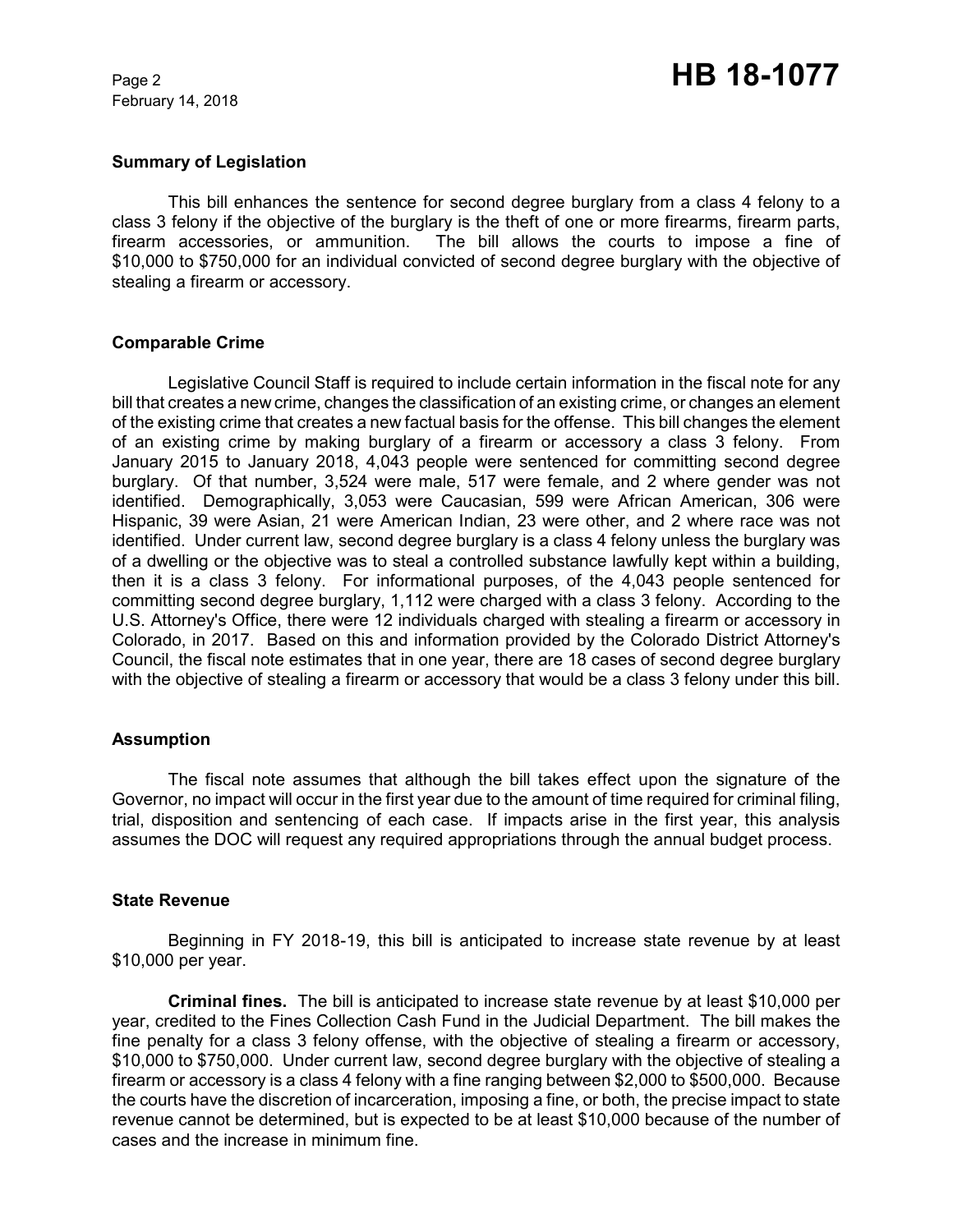February 14, 2018

## **State Expenditures**

Beginning in FY 2018-19, this bill increases workload and state expenditures in the Judicial Department and agencies that provide representation to indigent persons, including the Office of the State Public Defender and the Office of the Alternate Defense Counsel. It is also expected to increase state General Fund expenditures in the Department of Corrections (DOC), as discussed below.

**Judicial Department.** From January 2016 to January 2018, trial courts saw about 8,000 cases filed with at least one charge of second degree burglary. The bill is not expected to increase the amount of second degree burglary cases but may see an increase of workload from an increase of litigation due to the higher charge. Probation costs may also increase to the extent that individuals sentenced to probation will be on it for a longer period. Any cost or workload increases can be accomplished within existing appropriations.

**Agencies providing representation to indigent persons.** Workload and costs for the Office of the State Public Defender and the Office of the Alternate Defense Counsel (ADC) may increase under the bill. More serious charges increase case length, case costs, and are more likely to go to trial. To the extent this occurs, this analysis assumes the affected offices will request an increase in appropriations through the annual budget process. For informational purposes, the average cost to the ADC for a felony 4 case is \$1,320 and the average cost for a felony 3 case is \$2,414.

**Department of Corrections.** This bill increases prison bed and parole costs for the DOC by \$1.4 million for a five-year period with impacts beginning in FY 2020-21, as discussed below.

**Prison beds.** This bill is anticipated to increase state General Fund expenditures for the DOC by an estimated \$1.4 million for a five-year period with impacts beginning in FY 2020-21. This increase assumes at least 18 offenders will be sentenced to prison for a class 3 felony every year and have an average length of stay of 74.9 months instead of 33.9 months for a class 4 felony. Table 2 shows the estimated cost of the bill over the next five fiscal years.

|                   | <b>Inmate Bed Impact</b> | <b>Operating Cost</b> |
|-------------------|--------------------------|-----------------------|
| FY 2018-19        | 0                        | \$0                   |
| FY 2019-20        | 0                        | \$0                   |
| FY 2020-21        | 3.17                     | \$69,856              |
| FY 2021-22        | 21.17                    | \$467,144             |
| FY 2022-23        | 39.17                    | \$864,432             |
| <b>Total Cost</b> | 63.51                    | \$1,401,432           |

# **Table 2 Prison Costs Under HB 18-1077**